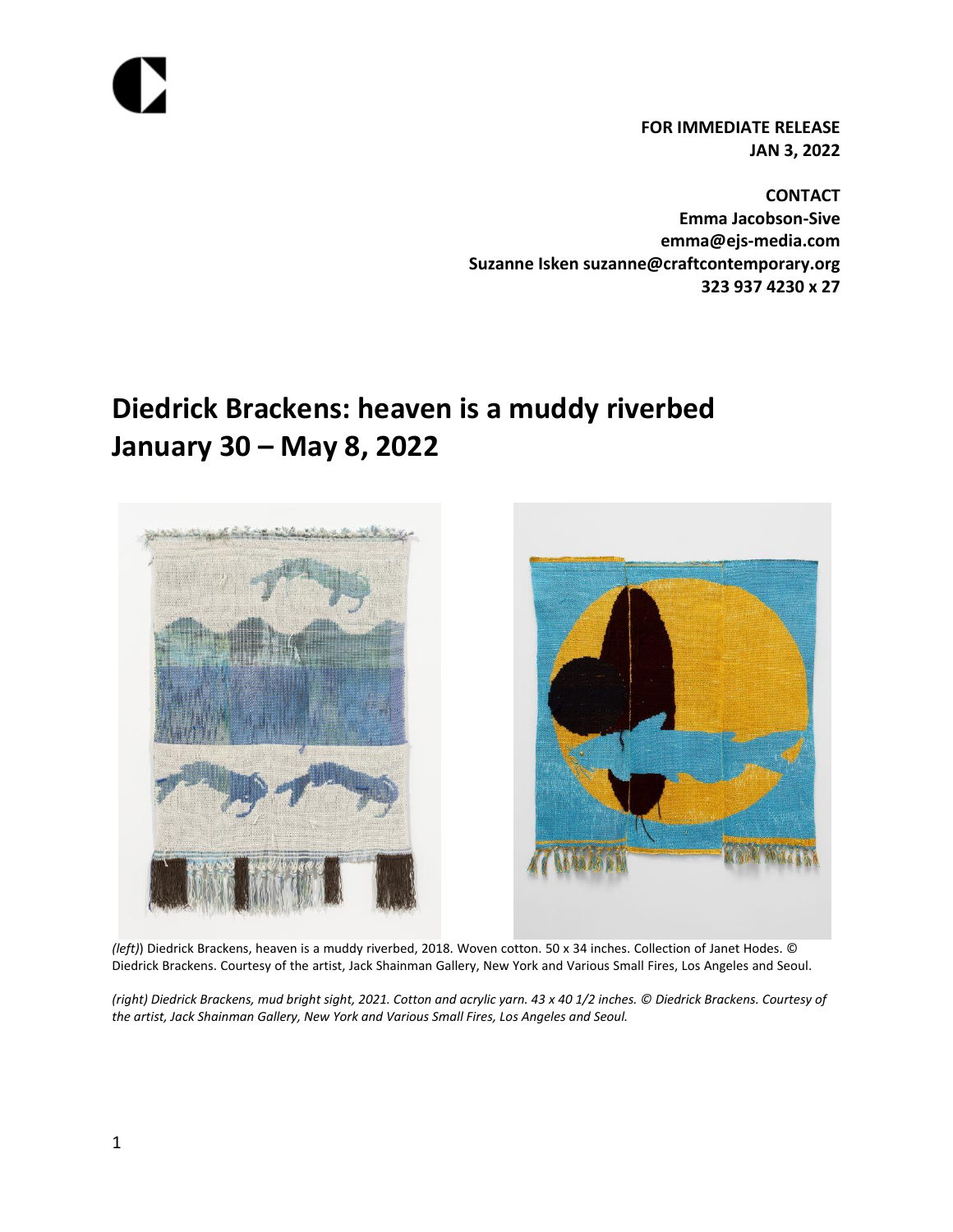**Los Angeles-** Craft Contemporary presents *heaven is a muddy riverbed,* artist Diedrick Brackens' first survey on the West Coast and the first exhibition to look at his poetry in depth. Known primarily for his narrative, figurative, tapestry weavings that reference real life events and allegories, this exhibition is an intimate examination of the catfish in Brackens' weavings and poetry. An accompanying publication documents all of Brackens' catfish-themed weavings and poems to date.

> fish prayers are easy to answer and the days pass quiet, so i sleep. sometimes, i dream of boys. they fall and flap, breaking open my glassy eye. they dance down, deep into my belly where i can't cry them out. i try and fill their chests with; "breathe! god! brother!" i don't know the words for save or swim. my catfish wreath them—suits of clouds.

This is last stanza of Diedrick Brackens' poem, "they have grown gills." Brackens wrote the poem for Steven Booker, Carl Baker, and Anthony Freeman – three young Black men who drowned while in police custody outside Brackens' hometown of Mexia, Texas in 1981. The young men were arrested during a Juneteenth celebration, handcuffed, and transported across Lake Mexia when the police boat capsized, sending them to their deaths. Although the young men died eight years before his birth, their deaths have had a lasting impact on Brackens and the community in Mexia. In numerous weavings and poems, Brackens renders the three boys as catfish, resurrected to live eternally in the waters.

Since Brackens first introduced the catfish into his work in 2017, it has become an enduring, multi-dimensional motif. Early weavings, such as the exhibition's namesake *heaven is a muddy riverbed* (2018), memorialize the three men who drowned in Lake Mexia. Born of the land and water and rendered in the same subtle blues, the three catfish now exist outside of these earthly constraints. They occupy a space that is yet to be illustrated, full of possibility. Brackens creates a limitless world for these young men and other Black Americans, one that is denied by the white supremacy that continues to shape political, carceral, and cultural structures in the United States.

Over time, Brackens' color palettes intensified, his weavings grew larger in scale, and he introduced the human form as silhouette, drawing upon his own body as a reference. In works such as *immersion circle* (2019) and *there is a leak* (2020), the silhouettes live in the same worlds as the catfish, imparting additional narratives of male relationships into the work – whether those be family, lovers, companions, or the self. In these compositions, the catfish's presence becomes more fluid. It may be protector or prey, a sacred presence, a guide. Catfish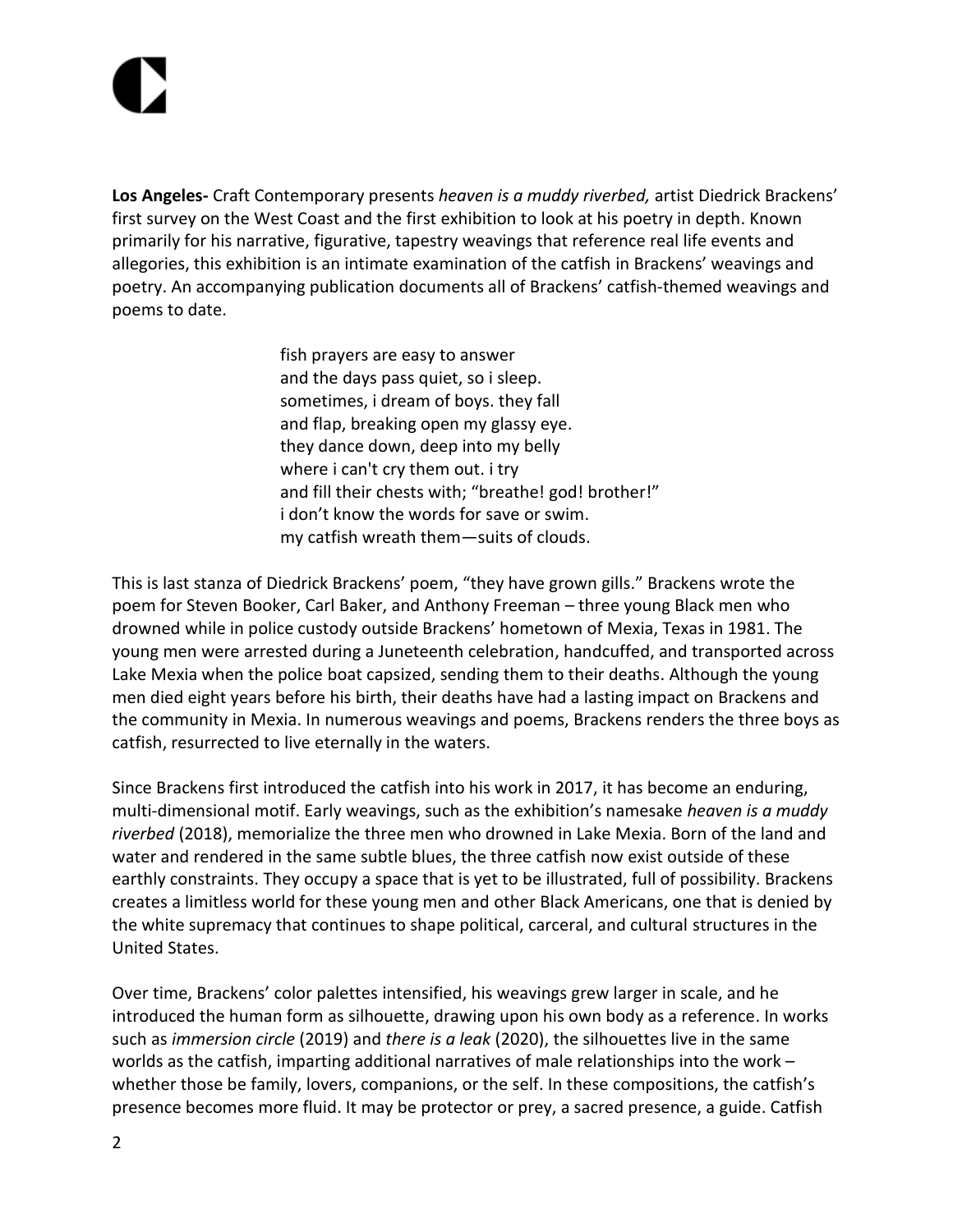still dart through the water, but, at times, they are held by the human figure or fully merge with it. This merging of the catfish and human form becomes even more evident in *mud bright sight* and *water and dreams* (both 2021), two of Brackens' new works for the exhibition. In these pieces, land, water, and human form become layered abstract shapes that fuse into a pond, home to a solitary catfish.

Along with the production of his textile works, Brackens has long been interested in language and started taking poetry classes and writing about four years ago. As he further describes in a recent interview in *Gulf Coast Journal: A Journal of Literature and Fine Art*s, "Narrative and language are so tied up in the medium I have chosen in weaving. I have always been interested in the written word, particularly poetry. The language around text/textile share etymological roots in 'texere' (to weave) and thinking about the word poem and its Greek root 'poiein' (meaning to create) it makes sense to align my work with words and that my weavings, through image and materials, must tell a story."

In Brackens' poetry, the catfish transforms from visual motif to metaphor, further demonstrating the richness of meaning and deep significance it holds throughout his creative practice. Catfish are often maligned as bottom feeders, shape shifters, and easy to catch. Yet catfish are incredibly adaptable – they currently inhabit every continent except Antarctica and some varieties can even live in salt water. Through seeing this often-reviled creature fully, caring for it, exalting its strengths, Brackens offers alternative narratives encouraging viewers to see the catfish, and other creatures that society easily dismisses, as complex, complete beings. When one's imagination is opened to those possibilities, heaven can exist anywhere, even in the depths of a muddy riverbed.

A reading area with books selected by Brackens will also be included in the exhibition space, offering visitors an additional opportunity to learn about the many influences on his work.

### **ABOUT THE ARTIST:**

Diedrick Brackens (he/him, b. 1989, Mexia, TX) is a Los Angeles-based artist whose creative practices explore allegory and narrative through the artist's autobiography, broader themes of Black American and queer identity, and the history of the American South. Brackens received a BFA from the University of North Texas, Denton, and a MFA in textiles from California College of the Arts, Oakland, CA. His work has been shown in solo exhibitions around the country including at the Blanton Museum of Art, Austin, TX; New Museum, New York, NY; Sewanee University Art Gallery, TN; and Ulrich Museum of Art, Wichita, KS. He has been included in recent group exhibitions at MCA Chicago, IL; Made in L.A. 2018, Hammer Museum, Los Angeles, CA; California African American Museum, Los Angeles, CA; and Jewish Contemporary Art Museum, San Francisco, CA. He is the recipient of many awards including a United States Artists Fellowship; Louis Comfort Tiffany Foundation Biennial Grant; and the American Craft Council Emerging Artist Award. Brackens is in the permanent collections of numerous institutions,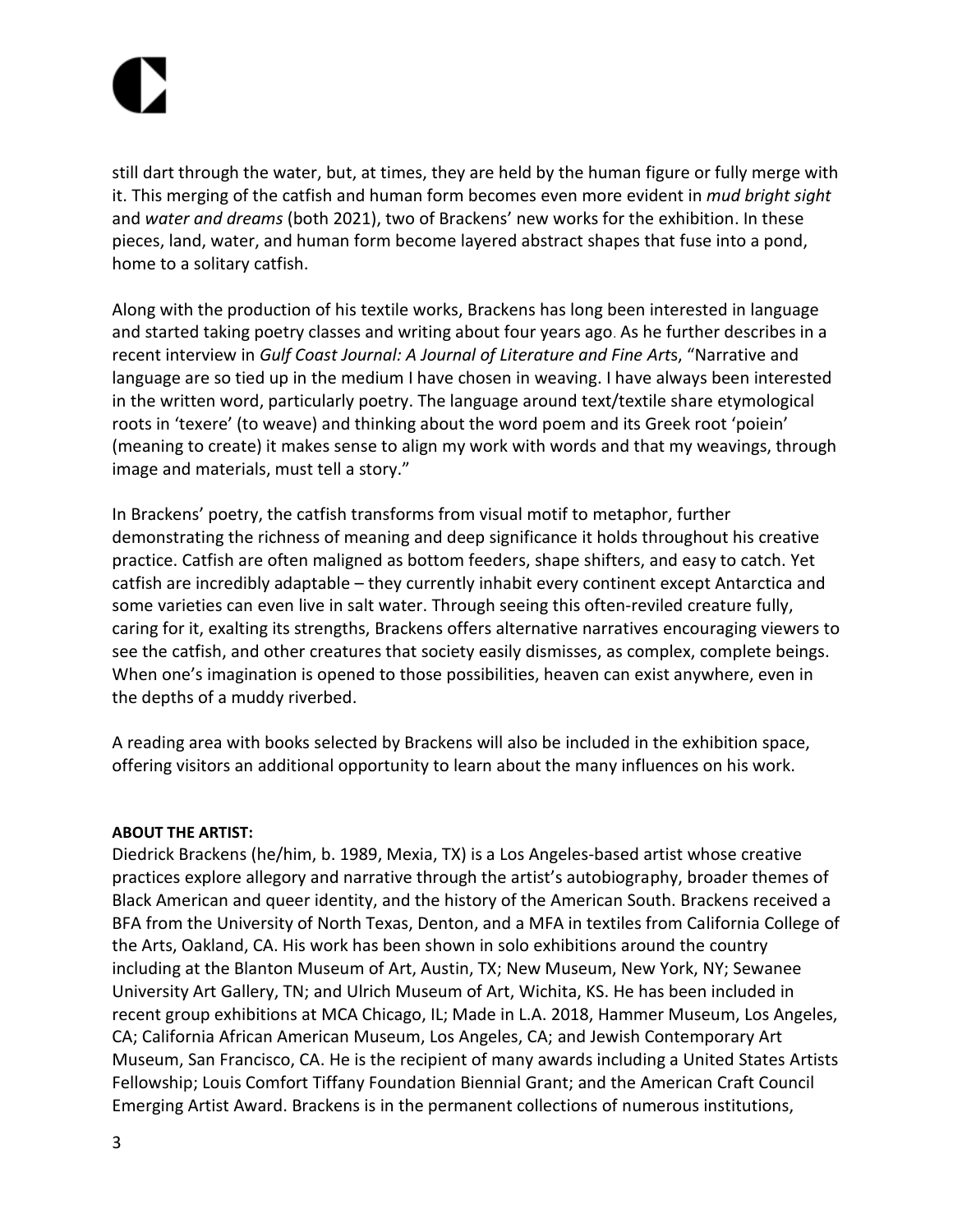

including the Whitney Museum of American Art, New York, NY; Crystal Bridges Museum of American Art, Bentonville, AR; Hammer Museum, Los Angeles, CA; Los Angeles County Museum of Art; The Museum of Contemporary Art, Los Angeles, CA; Brooklyn Museum, NY; and Museum of Fine Art, Houston, TX. The artist is represented by Jack Shainman Gallery, New York, and Various Small Fires, Los Angeles and Seoul.

### **CATALOG:**

This exhibition is accompanied by a fully illustrated catalog documenting Brackens' catfishthemed weavings and poems to date. The catalog includes essays by author Derrick Austin and curator, writer, and cultural historian TK Smith, with an introduction by Holly Jerger, exhibitions curator at Craft Contemporary. The catalog will be available at the Craft Contemporary Shop or online at craftcontemporary.store.

### **CREDITS:**

This exhibition is made possible in part by the National Endowment for the Arts, the Antonia and Vladimer Kulaev Cultural Heritage Foundation, the Los Angeles County Board of Supervisors through the Los Angeles County Department of Arts and Culture, and the City of Los Angeles, Department of Cultural Affairs. Exhibition and publication research was supported by a Craft Research Fund grant from the Center for Craft.

### **PROGRAMS:**

## **Opening Reception**

The museum will host an opening reception for Museum Members and VIPs on Saturday, January 29, 2022 from 6:00 – 9:00 PM. \$12 Admission | Free for Members

**Exhibition Walkthrough with Diedrick Brackens & Holly Jerger** Sunday, February 20 at 1:00 PM

**In Conversation: Diedrick Brackens & TK Smith** Saturday, February 5, 2022, at 1:00PM

**Diedrick Brackens Poetry Reading** Saturday, March 26 at 3:00 PM